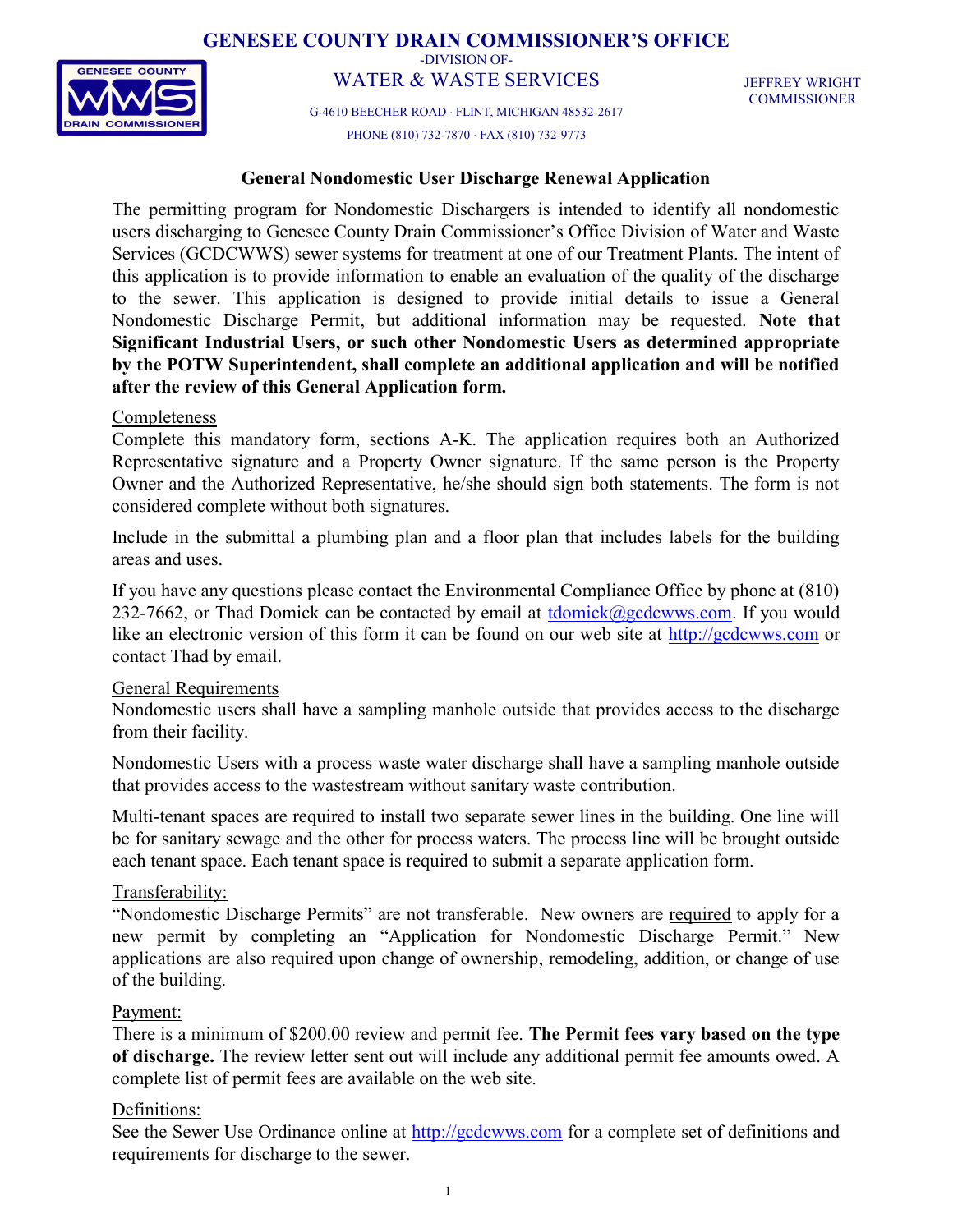### Genesee County Water and Waste Services

### General Nondomestic User Discharge Permit Renewal Application

### A. GENERAL INFORMATION

| Name                                                                                                                                                                                                            | (Owner/Manager/Contact Person)                                                                                  |  |            | Phone Number |  |
|-----------------------------------------------------------------------------------------------------------------------------------------------------------------------------------------------------------------|-----------------------------------------------------------------------------------------------------------------|--|------------|--------------|--|
| <b>Street</b>                                                                                                                                                                                                   | (Mailing address for correspondence)                                                                            |  |            |              |  |
| City                                                                                                                                                                                                            | State                                                                                                           |  |            | Zip Code     |  |
|                                                                                                                                                                                                                 | (Business Name - Service Location)                                                                              |  |            |              |  |
|                                                                                                                                                                                                                 | Street (Legal address, Tax ID, or parcel number of property discharging to sewer system)                        |  |            |              |  |
| City                                                                                                                                                                                                            | State                                                                                                           |  |            | Zip Code     |  |
|                                                                                                                                                                                                                 | Township<br>County                                                                                              |  |            |              |  |
| Phone                                                                                                                                                                                                           | Fax                                                                                                             |  |            | E-Mail       |  |
| Have any changes been made to the facility or processes since the last permit was issued?<br>B.<br>(if yes, then you need to fill out the General Non-Domestic Permit Application Form<br>instead of this form) |                                                                                                                 |  |            |              |  |
|                                                                                                                                                                                                                 | C. Provide a brief description of the manufacturing, production or service activities your<br>company conducts. |  |            |              |  |
|                                                                                                                                                                                                                 | D. Number of Employees:                                                                                         |  |            |              |  |
|                                                                                                                                                                                                                 |                                                                                                                 |  |            |              |  |
|                                                                                                                                                                                                                 | F. Hours of Operation                                                                                           |  |            |              |  |
|                                                                                                                                                                                                                 | hrs/day<br>days/week                                                                                            |  | shifts/day | months/year  |  |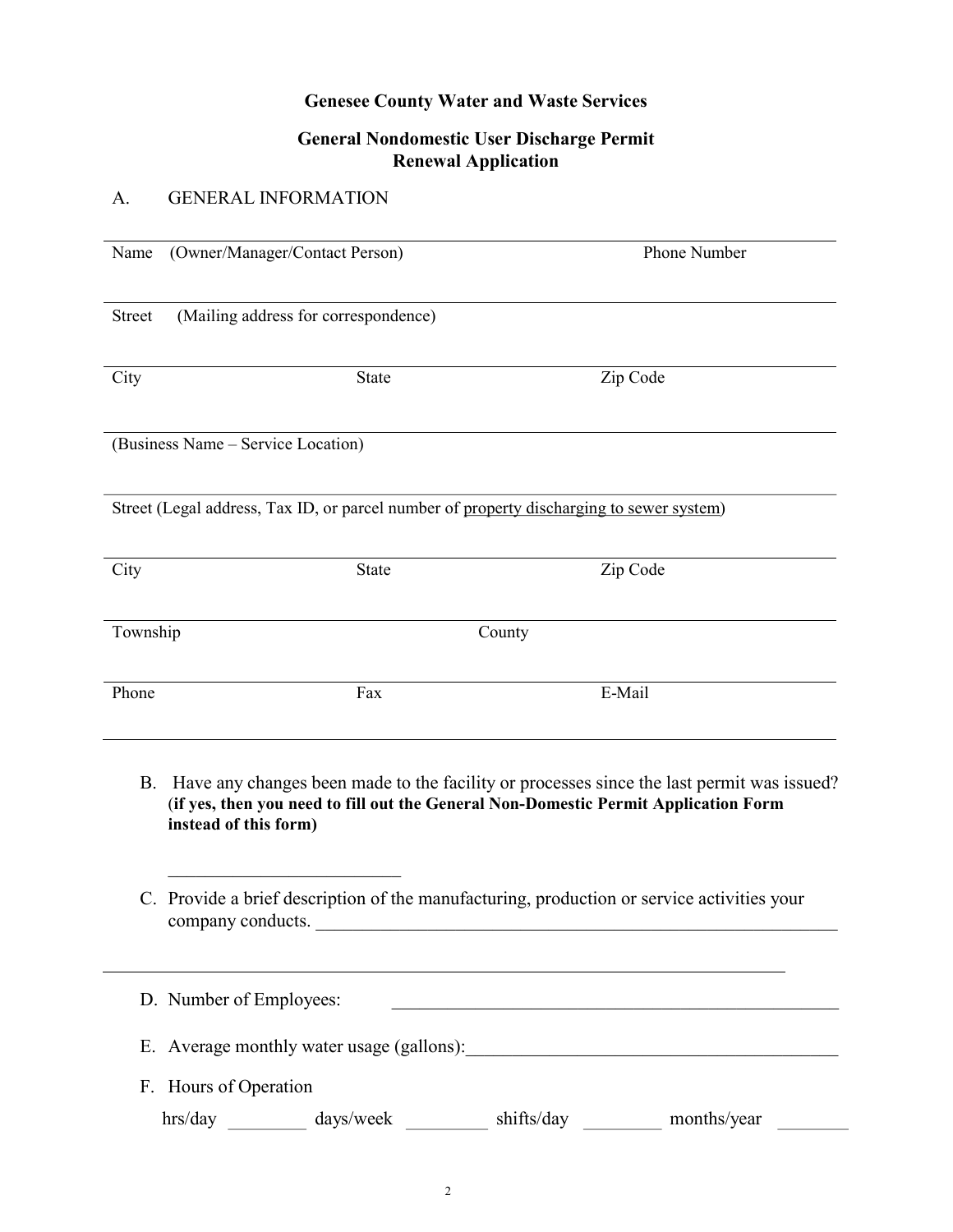| $\Box$ Domestic Wastes           |  | $\Box$ Process Water $\Box$ Scrubber $\Box$ Arsenic backwash |
|----------------------------------|--|--------------------------------------------------------------|
| $\Box$ Non-contact Cooling Water |  | $\Box$ Fats, oil and grease $Trap/Interceptor$               |

 $\Box$  Amalgam Separator  $\Box$  Photo Processing/X-ray developing water

 $\Box$  Other describe)

# H. AUTHORIZED REPRESENTATIVE STATEMENT

I certify under penalty of law that this document and all attachments were prepared under my direction or supervision in accordance with a system designed to assure that qualified personnel properly gather and evaluate the information submitted. Based on my inquiry of the person or persons who manage the system, or those persons directly responsible for gathering the information, the information submitted is, to the best of my knowledge and belief, true, accurate, and complete. I am aware that there are significant penalties for submitting false information, including the possibility of fine and imprisonment for knowing violations.

Authorized Representative Signature (Responsible for the discharge)

Authorized Representative Name (Please Print)

Authorized Representative Title (Please Print) Date

# J. PROPERTY OWNER STATEMENT

By my signature below, I certify, acknowledge, and agree as follows:

I am the legal owner (or the duly authorized representative of the legal owner) (the "Property Owner") of the above-described property (the "Property"). This application for a permit to authorize the discharge of wastewater to the public sewer from the Property is submitted with my permission, authority, and consent.

I am aware and understand that the discharge of wastewater from the Property to the public sewer is governed by, and subject to, local, state, and federal laws and regulations; that these laws and regulations impose certain financial and legal requirements, responsibilities, and liabilities on the Property and on the Property Owner; and that these requirements, responsibilities, and liabilities, include, but are not limited to, the following: Effective immediately upon the provision of wastewater treatment service to the Property, the Genesee County Drain Commissioner's Office, Division of Water and Waste Services, shall have a lien upon the Property, as security for the collection of wastewater treatment system rates and/or charges, which lien shall be enforceable as provided by law.

Property Owner Signature **Property Owner Name (Please Print)** 

Property Owner Title (Please Print) Date